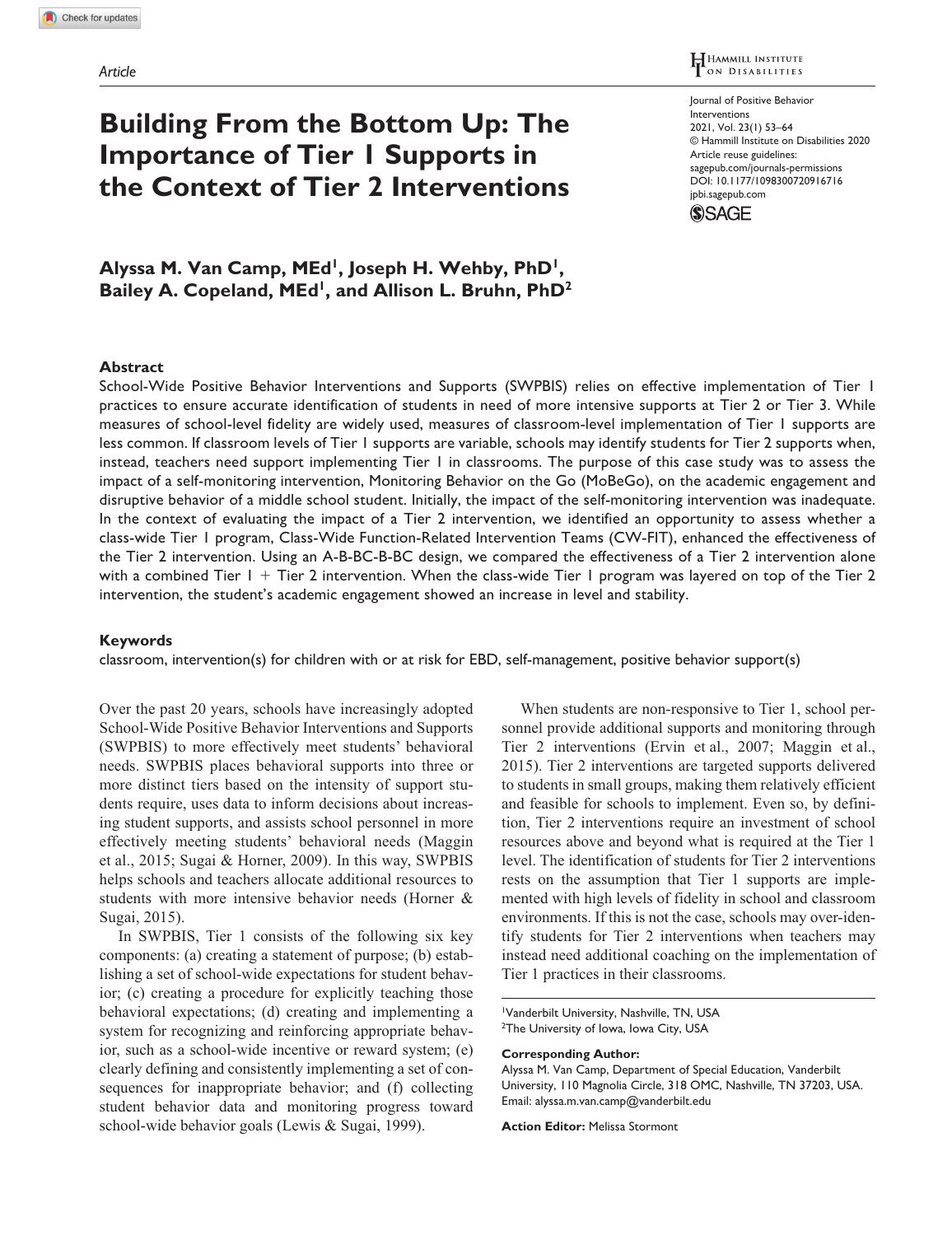## **Measures of Tier 1 Fidelity**

At present, there are three widely used measures for assessing Tier 1 fidelity: the *Schoolwide Evaluation Tool* (SET; Horner et al., 2005), the *Tiered Fidelity Inventory* (TFI; Algozzine et al., 2014), and the *Benchmarks of Quality* (BoQ; Kincaid et al., 2010). These measures are conducted annually or quarterly and are intended to provide summative measures of school-wide Tier 1 supports. While these measures indicate the presence of Tier 1 supports at the school level, the results are not granular enough to determine whether individual teachers are implementing Tier 1 supports with fidelity (Mathews et al., 2014). For this reason, a team may reach school-wide fidelity on Tier 1, but the implementation of SWPBIS at the classroom level may be variable. When this happens, it may be the case that a large number of students are falsely identified as needing Tier 2 supports. In other words, these measures may not help schools accurately differentiate between students who need more intensive behavior interventions and teachers who need additional support on Tier 1 implementation.

# **Classroom-Level Implementation of Tier 1 Supports**

In a recent study, Childs et al. (2016) assessed the effect of implementation fidelity of SWPBIS on negative student discipline outcomes (i.e., office discipline referrals [ODRs], in-school suspensions, out-of-school suspensions). Researchers used the BoQ, as this measure includes a Classroom Systems subscale. Findings indicated lower scores on the Classroom Systems subscale of the BoQ were significantly associated with higher levels of negative discipline outcomes. Authors hypothesized student outcomes may not be significantly affected until SWPBIS practices are implemented with fidelity at the classroom level (Childs et al., 2016).

Another recent study (Mathews et al., 2014) investigated the degree to which measures of SWPBIS implementation fidelity predict sustained implementation fidelity and student outcomes. Findings indicated classroom-level measures of fidelity are stronger predictors of sustained implementation fidelity and student outcomes than schoolwide measures of fidelity. In this study, classroom-level measures of fidelity were the only statistically significant predictor of these outcomes (Mathews et al., 2014).

# **Tier 1 Supports in Tier 2 Research**

The identification process for Tier 2 interventions rests on the assumption that Tier 1 supports are in place with adequate levels of fidelity. Unfortunately, in the Tier 2 intervention literature, only a small percentage of studies measure and report fidelity of Tier 1 supports. In a recent systematic review of the Check-in/Check-out literature (Majeika et al., 2020), only 33.9% of included studies reported Tier 1 fidelity at the school level. Even in studies that provided measures of Tier 1 fidelity, researchers generally used one of the instruments described above (e.g., SET or TFI) and reported an overall average level of fidelity at the school level, but failed to report classroom levels of fidelity. Without measures of Tier 1 supports at both the school and classroom levels in these studies, it is difficult to conclude whether students were actually in need of Tier 2 intervention or whether teachers needed additional coaching on the implementation of Tier 1 supports.

Research has identified several classroom management interventions that enhance the implementation of Tier 1 practices. One intervention that systematically increases teacher use of Tier 1 behavior supports is Class-Wide Function-Related Intervention Teams (CW-FIT). CW-FIT is a class-wide intervention that fits into the SWPBIS framework and incorporates several evidence-based classroom management practices (i.e., group contingency, behavior-specific praise, behavioral pre-corrections). This class-wide intervention includes four primary components: (a) teaching classroom rules and skills, (b) using an interdependent group contingency, (c) using differential reinforcement to distribute points for appropriate behaviors and minimize attention for inappropriate behaviors, and (d) providing reinforcement for all teams who meet the predetermined daily point goal (Kamps et al., 2011). These components systematically improve implementation of Tier 1 supports at the classroom level by providing students with explicit instruction on classroom rules aligned with schoolwide behavioral expectations, increasing teachers' positive reinforcement of those expectations, and giving students access to reinforcement for engaging in those expectations.

Two efficacy trials and several single-case studies have assessed the impact of CW-FIT on teacher and student behaviors. These studies found CW-FIT was associated with increases in praise, decreases in reprimands, and increases in class-wide engagement (Kamps et al., 2011; Wills et al., 2016, 2018a). Other studies have found CW-FIT decreased disruptive behavior and increased academic engagement for students at risk for emotional and behavioral disorders (EBD; Caldarella et al., 2015; Conklin et al., 2016; Kamps et al., 2011; Wills et al., 2014, 2016, 2018b).

Research has also identified several Tier 2 interventions associated with improved student behavior outcomes. A commonly implemented Tier 2 behavior intervention is self-monitoring. Research has found self-monitoring is an effective behavioral intervention for students with or at risk for EBD. In a recent review of self-monitoring studies for students with persistent behavior problems, Bruhn et al. (2015a) found positive effects on student behavior across all 41 included studies. While many studies have assessed the impact of these Tier 1 and Tier 2 interventions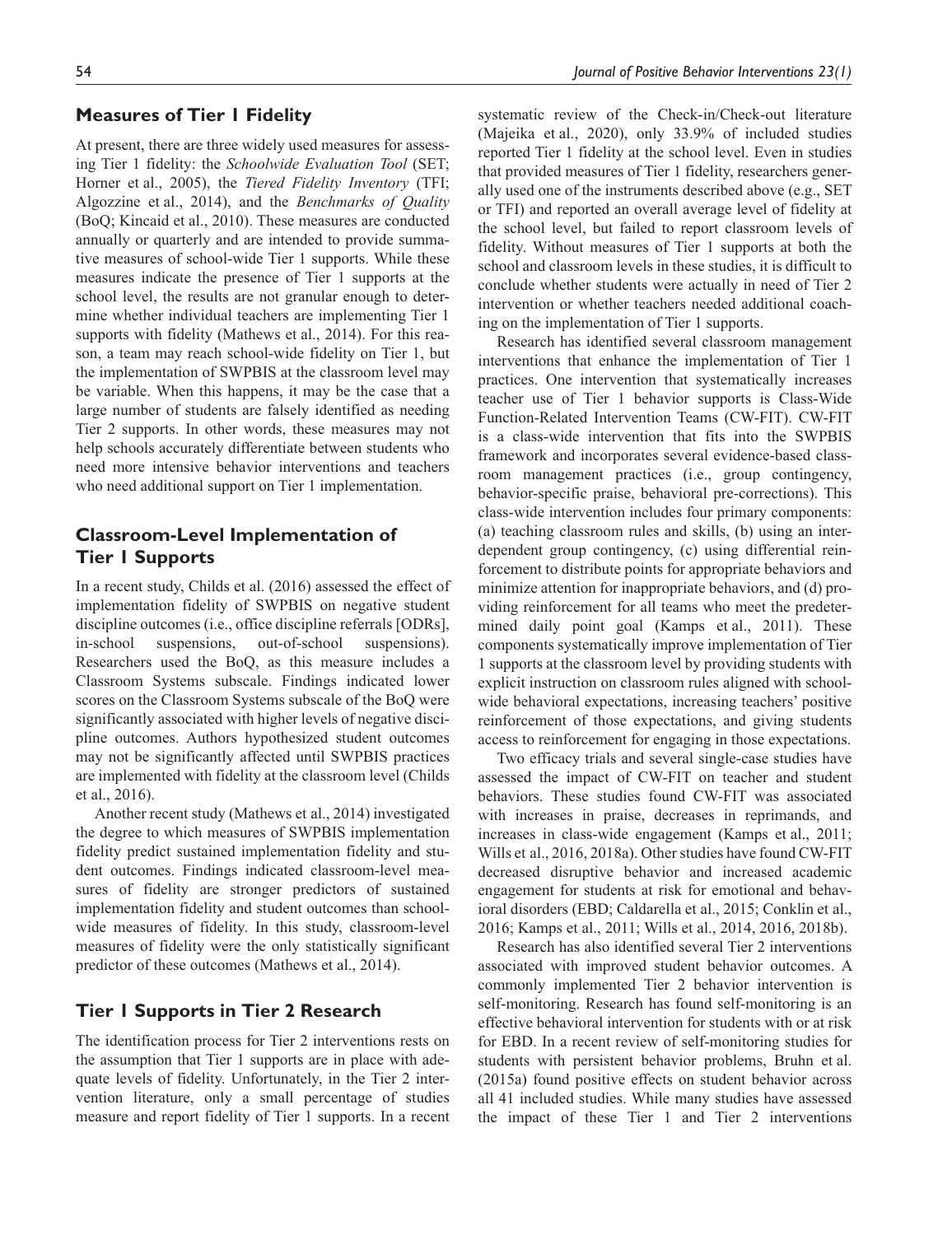independently, few studies have systematically compared the combined effect of Tier 1 and Tier 2 interventions on student behavior.

# **Purpose**

The purpose of this case study was to assess the impact of a technology-based self-monitoring intervention with programmed data-based decision rules, MoBeGo, on the academic engagement and disruptive behavior of a middle school student identified as needing Tier 2 behavioral supports. Initially, the impact of MoBeGo on this student's level of academic engagement and disruptive behavior was inadequate. In the context of evaluating the impact of MoBeGo, we identified an opportunity to assess whether the presence of a class-wide Tier 1 program, CW-FIT, enhanced the effectiveness of the Tier 2 intervention.

# **Method**

## *Participants and Setting*

*Setting.* Participants in the study were recruited from an urban, public middle school in the Southeast, serving 782 students. In the school, 53.9% of students were Latinx, 20.9% were African American, 19.3% were Caucasian, and 5.6% were Asian. The school had been implementing SWP-BIS for 5 years. The school received a score of 73% on the TFI (Algozzine et al., 2014) for Tier 1 implementation, indicating basic Tier 1 practices were in place at the school level. The school-wide expectations were Be Respectful, Be Responsible, and Be Ready. The school's SWPBIS leadership team monitored ODRs on a weekly basis. During monthly leadership meetings, all students who received three to five ODRs were included on a list of students in need of Tier 2 behavioral support.

*Participants.* After obtaining the institutional review board (IRB) approval, researchers met with the principal to secure interest in participating in a larger study evaluating the use of MoBeGo. The principal gave researchers permission to speak with the staff about the project. An eighth-grade science teacher, Ms. Adams, expressed interest in participating. Her classroom consisted of 22 students. Ten of these students qualified for special education services and eight were considered English language learners. Ms. Adams nominated one student, Logan, to participate in the study due to frequent off-task and disruptive behavior. Logan was a 13-year-old Caucasian male with a special education diagnosis of a speech and language impairment. Logan received 30 min of special education support from a Speech-Language Pathologist, three times per week, in a pullout setting. At the start of the study, Logan had received three ODRs and was subsequently flagged for receiving a Tier 2

support. As researchers spent additional time in the classroom, Ms. Adams requested additional information on class-wide supports. Researchers offered to train Ms. Adams on CW-FIT. She consented to the training and volunteered to participate in the current study.

## *Procedures*

*Baseline.* Baseline consisted of business-as-usual classroom instruction. Throughout the study, Ms. Adams's teaching generally consisted of large group instruction or independent work related to chemistry. After the first five sessions of baseline, researchers trained Ms. Adams on how to collect baseline data in the MoBeGo app on an iPad. The MoBeGo app is iPad based and maintains a record of student performance over time. Ms. Adams collected baseline data on Logan's behavior in MoBeGo for the last three sessions of the baseline phase. During these sessions, businessas-usual classroom instruction continued. Ms. Adams scored Logan's behavioral performance in the app every 5 min. Immediately after scoring Logan's behavior, Ms. Adams hit the done button in the app and returned to instruction. Ms. Adams did not provide Logan with any feedback on his performance or with an opportunity to self-monitor his behavior during this phase.

*MoBeGo training.* Prior to the first MoBeGo intervention phase, researchers trained Ms. Adams and Logan on the self-monitoring intervention. Teacher training consisted of an overview of the potential benefits of self-monitoring, instruction on how to enter data, and instruction on how to provide feedback on student performance based on data collected in the app. Student training consisted of a brief introduction to the MoBeGo app, examples and nonexamples of the target behaviors selected by Ms. Adams, instruction on how to enter scores in the app, and instruction on how to review progress using the MoBeGo graphing system.

*MoBeGo.* Following student training, the full MoBeGo intervention was introduced. During this phase, academic instruction continued as usual. Logan now self-monitored his behavior every 5 min and Ms. Adams evaluated his behavior on the same schedule. When Ms. Adams completed her rating of Logan's behavior, the app prompted her to hand the iPad to Logan to self-assess his behavior. At the end of the chemistry block, Ms. Adams reviewed Logan's performance with him using graphed data in MoBeGo. After Ms. Adams collected 3 baseline data points, MoBeGo set an initial point goal based on her ratings of Logan's behavior during baseline. During intervention, the app iteratively adjusted Logan's behavioral goal over time based on Ms. Adams's ratings of Logan's behavior in the app. The teacher provided behavior-specific praise and gave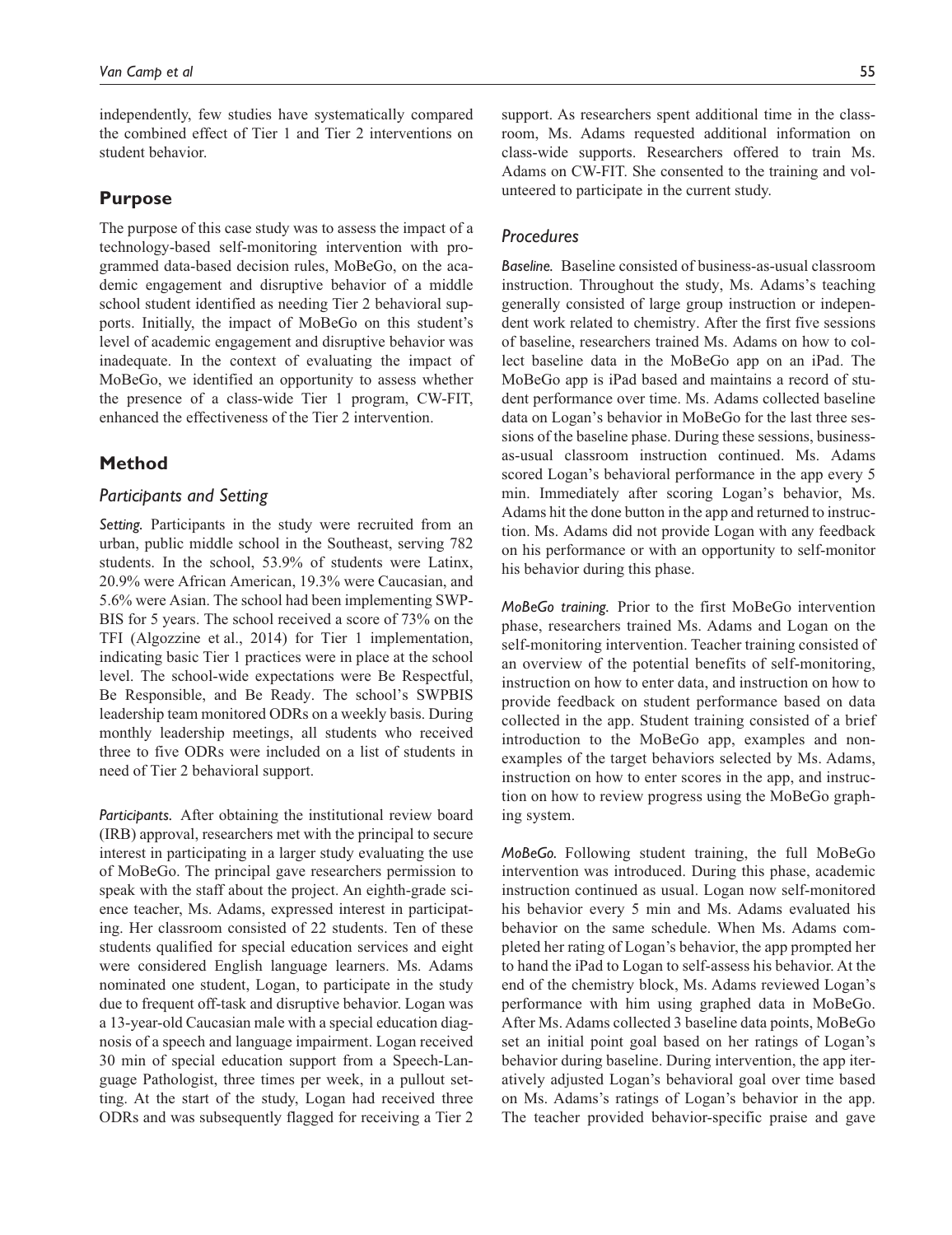Logan an immediate reinforcer when he met his point goal. She provided brief, corrective feedback when he did not meet his point goal.

*MoBeGo* + *CW-FIT.* Before implementing CW-FIT, research staff provided Ms. Adams with both an overview of the intervention and practice-based professional development on how to implement the intervention during instruction. Research staff first provided a 60-min overview of the intervention. Research assistants with prior experience implementing CW-FIT then supported Ms. Adams with implementation of the intervention. During this time, researchers modeled behavioral skill lessons and supported the teacher's initial efforts to manage the game during instruction using coaching and feedback. The teacher selected three targeted skills, aligned with school-wide expectations (i.e., Be Responsible: Follow Directions the First Time; Be Ready: Stay in Your Seat; Be Respectful: Ignore Inappropriate Behavior). During the introduction of the game, researchers reviewed these skills with students, discussed how the CW-FIT expectation aligned with the school-wide rules, and discussed additional ways to engage in school rules (e.g., ways to be ready other than staying in your seat) in the classroom. This process was repeated for 3 days until all three rules were explicitly taught to the class. Research staff modeled targeted teacher skills such as behavior-specific praise and pre-corrections for several days following initial introduction of the intervention.

Throughout this phase of the intervention, posters illustrating targeted behaviors and the daily point chart were displayed at the front of the classroom, visible to all students. Ms. Adams reviewed these posters with the class at the start of the block as a pre-correction for expected behaviors. Ms. Adams then identified the point goal and announced the available reinforcer for all teams who met the goal. For the duration of the chemistry block, a digital timer went off every 3 to 5 min. When the timer sounded, the teacher awarded points and provided behavior-specific praise to groups where all students displayed target behaviors. If one or more students in a group did not display the target behaviors, the teacher provided brief corrective feedback. Throughout the chemistry block, the teacher tallied points earned by each team on the CW-FIT point chart. At the end of the block, the teacher totaled the points for each team and provided an immediate reinforcer to teams that met the daily point goal. During this phase, Logan's MoBeGo intervention remained in place. One research assistant provided support to Ms. Adams to maintain high levels of fidelity with both interventions.

*Withdrawal.* During withdrawal, researchers removed CW-FIT but kept MoBeGo in place. Instruction during this phase was similar to instruction that took place in prior phases. To ensure all components of the CW-FIT intervention were withdrawn, observers continued to collect implementation fidelity data on CW-FIT during these sessions using the fidelity measure described below.

*Return to intervention.* During this phase, CW-FIT was reintroduced and MoBeGo remained in place.

# *Dependent Measures*

*Target student behavior.* Observers used the *Multiple Option Observation System for Experimental Studies* (MOOSES; Tapp et al., 1995) to record target student behaviors. This observation system uses real-time recording and allows for simultaneous collection of discrete behaviors (e.g., frequency of disruptive behaviors) and continuous behaviors (e.g., duration of academic engagement). Observers conducted daily 15 min direct observations during Logan's chemistry block. The primary dependent variable used to make phase change decisions in this study was Logan's academic engagement. Academic engagement was defined as working on an assigned or approved activity or appropriately waiting for further instruction from the teacher. Logan's academic engagement was calculated by dividing the total number of seconds he was engaged by the total number of seconds in the observation and multiplying by 100. Frequency of Logan's disruptive behavior was a secondary target behavior in this study. Disruptive behaviors were defined as verbal or physical displays of inappropriate behavior that included verbal statements or physical motor movements.

*Class-wide behavior.* In addition to the target student observations, observers used a momentary time sampling procedure with 30-s intervals, beginning on Session 13, to estimate the engagement of the entire class. Before observations began, observers sketched a picture of the classroom, including natural groupings of students in the room (e.g., table groups). Each group generally consisted of three to six students. Every 30 s, observers rotated through all groups of students. If all students in a group were on task, observers recorded a plus (i.e., engaged). If any student in a group was off task, observers recorded a minus (i.e., disengaged). To measure class-wide engagement, the same operational definition for academic engagement was employed but applied to all students in the class rather than just the target student. Average class-wide engagement was calculated by dividing the number of intervals students were engaged by the total number of intervals and multiplying by 100.

*Teacher behavior.* As a measure of Tier 1 practices, observers collected data on the frequency of teacher praise and reprimands. Teacher praise was defined as oral praise given by the lead teacher to the target student or to a group of students that included the target student. Teacher praise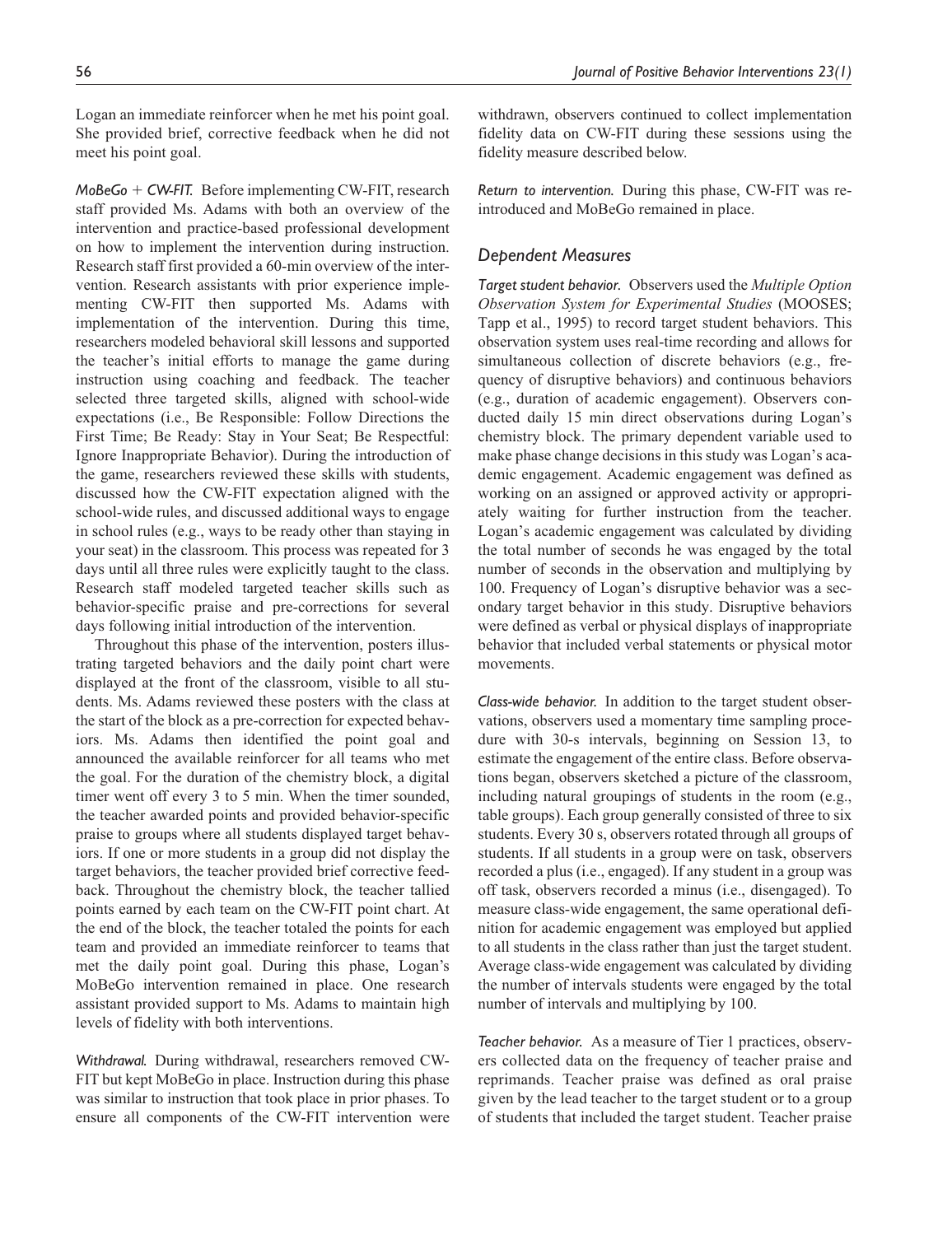| Behavior           | Baseline (%) | MoBeGo (%) | $MBG + CW-FIT$ (%) | Mo $BeGo(%)$ | $MBG + CW-FIT$ (%) |
|--------------------|--------------|------------|--------------------|--------------|--------------------|
| Target student     |              |            |                    |              |                    |
| Engagement         | 94.4         | 82.5       | 91.0               | 82.3         | 96.6               |
| <b>Disruptions</b> | 95.7         | 86.3       | 91.6               | 86.1         | 87.5               |
| Overall            | 97.1         | 89.1       | 91.3               | 82.9         | 97.8               |
| Class-wide         |              |            |                    |              |                    |
| Engagement         | <b>NA</b>    | 76.5       | 92.2               | 89.5         | 95.8               |
| Teacher            |              |            |                    |              |                    |
| Praise             | 92.9         | 100        | 86.7               | <b>NA</b>    | 100                |
| Reprimand          | 100          | 100        | 100                | 100          | 100                |

Table 1. Average Inter-Observer Agreement Across Phases and Behaviors.

*Note.* CW-FIT = Class-Wide Function-Related Intervention Teams; MBG = MoBeGo; NA = not applicable.

included verbal statements indicating approval of student behavior above and beyond adequacy or acknowledgment of a correct response. A reprimand was defined as a verbal statement intended to correct Logan's behavior as it occurred or after it had occurred. Reprimands included verbal comments such as scolding, negative statements indicating disapproval with the student's social behavior, or comments related to the student's inappropriate behavior. Observers coded reprimands when they were delivered by Ms. Adams to Logan or to a group of students that included Logan.

*Teacher rating data.* In addition to direct observation data, observers extracted teacher and student ratings of behavior from the MoBeGo app on a weekly basis. These data served as a secondary measure of student behavior. As noted below, Ms. Adams selected target behaviors for Logan to self-monitor in the MoBeGo app. She aligned Logan's target behaviors with the school-wide rules (i.e., "Be Respectful: Did I use appropriate language?"; "Be Responsible: Did I do my work?"; and "Be Ready: Did I stay in my seat?").

*Classroom management practices.* To assess the presence of general classroom management practices (i.e., Tier 1 supports), observers completed a nine-item *Classroom Management Rating Form* (CMRF; Downs et al., 2019). This rating scale is a modified version of the *Classroom Atmosphere Rating Scale* (Wehby et al., 1993) and has been used in previous efficacy trials of CW-FIT (Wills et al., 2016, 2018a, 2018b). Recent psychometric analyses of the CMRF found that the Cronbach's alpha was .96 for student classroom behavior and .83 for teacher classroom management practices (Downs et al., 2019).

*Observer training.* Observers included one PhD student in special education, one member of the research team who is a Board Certified Behavior Analyst with an MEd in special education, and two master's-level students studying special education. All observers were White females and had prior experience conducting direct observations with the systems in place for this study. Training consisted of three stages: (a) observers reviewed and memorized operational definitions of targeted behaviors, (b) observers independently practiced using MOOSES and the momentary time sampling procedures with videos and independently achieved 85% reliability with a master code for three consecutive sessions, and (c) observers reached 85% reliability with an expert coder during live observation sessions in classrooms. Observers were required to reach 85% reliability for two consecutive sessions in classrooms before conducting direct observations for the study.

*Observation procedures.* A single observer collected data in MOOSES on the following teacher and student behaviors simultaneously: target student engagement, target student disruptive behavior, teacher praise, and teacher reprimands. The same observer used the momentary time sample measure described above to collect data on class-wide engagement immediately following the 15-min MOOSES session. A secondary observer was occasionally present for reliability sessions.

# *Inter-Observer Agreement (IOA)*

Table 1 summarizes IOA data. IOA data on target student behaviors, teacher behaviors, and class-wide engagement were collected during 37.5% of baseline sessions, 50% of sessions during the MoBeGo-alone phase, 42.9% of sessions during the first MoBeGo  $+$  CW-FIT phase, 50% of sessions during withdrawal of CW-FIT (i.e., return to MoBeGo alone), and 50% of sessions during the re-introduction of CW-FIT (i.e., MoBeGo + CW-FIT). For data collected in MOOSES, IOA was calculated using a 5-s window of agreement around each frequency code (i.e., target student disruptive behaviors, teacher praise, teacher reprimand) in the primary coder's file. Agreements were scored when the secondary coder's file included frequency codes that matched the primary coder's file. IOA for frequency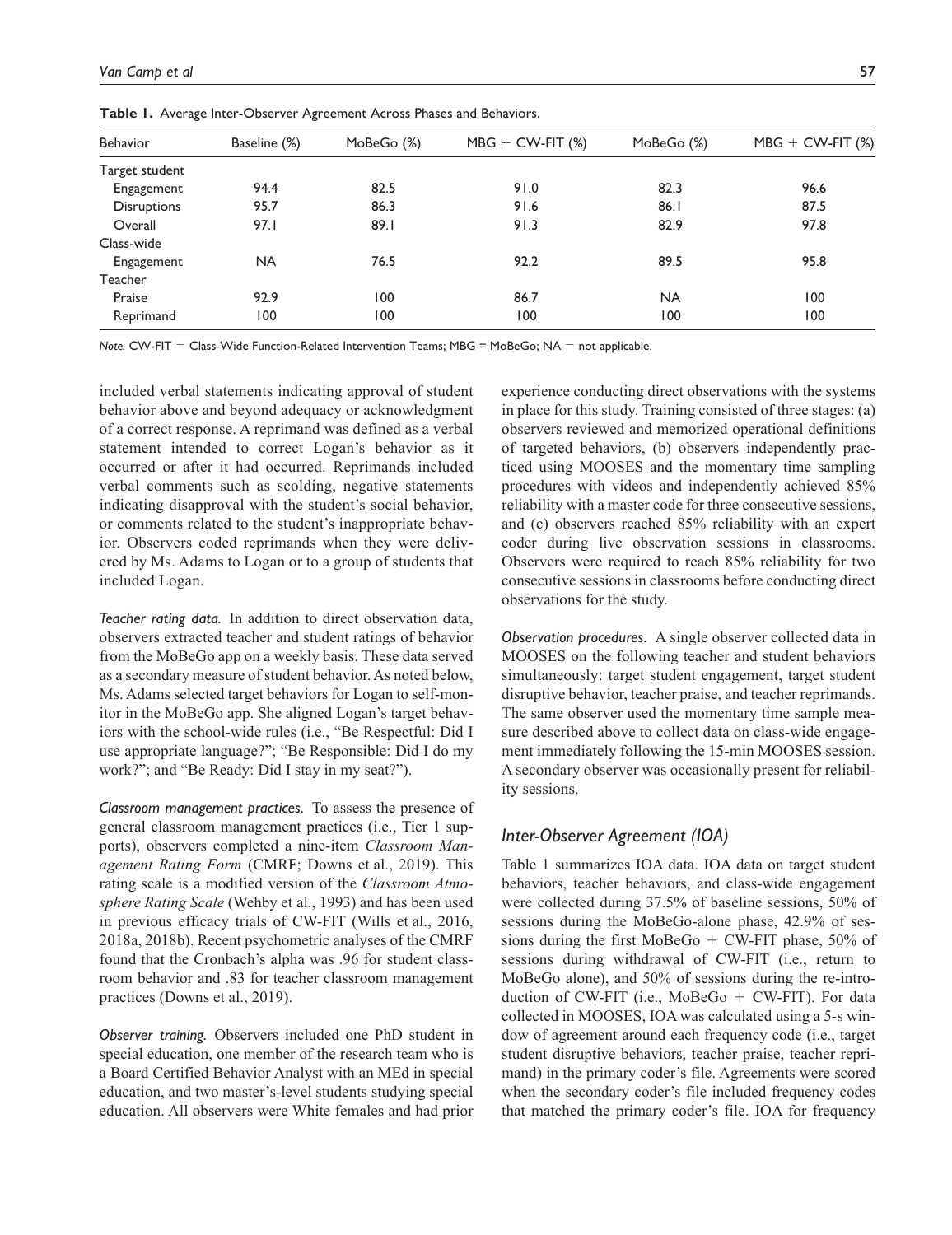codes was calculated using the following formula: agreements divided by agreements plus disagreements multiplied by 100. Mean IOA was  $89.6\%$  (range =  $83.3\%$ -100%) for disruptive behaviors,  $94.3\%$  (range =  $60\%$ -100%) for praise, and 97.6% (range  $= 85.7\% - 100\%$ ) for reprimands. For duration of academic engagement, second-by-second agreement was calculated using the following formula: agreements divided by agreements plus disagreements multiplied by 100. Mean IOA for academic engagement was 86.6% (range =  $29.5\% - 99.$ %).

Observers used point-by-point agreement to calculate reliability scores for class-wide engagement using the following formula: total agreements divided by total agreements plus disagreements multiplied by 100. Mean IOA for class-wide engagement data was  $90.6\%$  (range = 76.5%–99.6%).

# *Treatment Fidelity*

*MoBeGo.* At the end of each MOOSES observation, observers completed a five-item procedural fidelity checklist to determine the use of the MoBeGo intervention components during sessions (i.e., iPad was present, pre-corrects on skills occurred at the beginning of the session, point goal shared with student, objective feedback provided at the end of the session, reinforcement provided if student met his goal). This information was supplemented by data collected from the MoBeGo app with information that researchers were not able to observe in vivo (i.e., teacher scored student on all expectations at the end of intervals, student scored self on all expectations at the end of intervals). MoBeGo fidelity data were collected across all phases of the study.

*CW-FIT.* An 11-item procedural fidelity checklist was used to determine the use of CW-FIT intervention components during sessions in which it was implemented and during withdrawal sessions. Items were scored as yes or no, and some items scored "yes" were given a quality rating  $(1-3)$ based on the degree to which they were implemented with fidelity. Observers began collecting CW-FIT fidelity data during the last two sessions of the first MoBeGo phase and collected these data across the remaining phases of the study.

## *Social Validity*

Researchers assessed teacher perceptions of both interventions through consumer satisfaction surveys. The classroom teacher completed a seven-item survey regarding her use of MoBeGo and a separate 11-item survey related to the use of CW-FIT. The surveys consisted of a combination of yes/no and open-ended questions addressing each of the following areas: feasibility, usefulness, effectiveness, and room for improvement. Logan was given an eight-item consumer satisfaction survey related to his use of MoBeGo over the

course of the semester. The survey was read aloud to the student and involved a combination of yes/no and openended questions. It addressed each of the following areas: usefulness, effectiveness, and room for improvement.

## *Design and Data Analysis*

To assess the presence of a functional relation between Logan's academic engagement and the systematic introduction and withdrawal of the MoBeGo + CW-FIT treatment package, researchers employed an A-B-BC-B-BC multitreatment design (Birnbauer et al., 1974). This multi-treatment design used the introduction, withdrawal, and re-introduction of two independent variables (i.e., CW-FIT and MoBeGo) to order conditions. Researchers employed visual analysis to determine whether a change in trend, level, or variability occurred when interventions were implemented and withdrawn.

## **Results**

### *Target Student Outcomes*

*Academic engagement.* Academic engagement data are displayed in Figure 1. The target student's baseline levels of academic engagement were low and showed a decreasing trend during baseline sessions. With the introduction of MoBeGo, his academic engagement showed an immediate change in level, but remained highly variable. When CW-FIT was introduced, the target student's academic engagement showed an immediate increase in level and improved stability. Once a stable pattern of responding was observed during this phase, CW-FIT was withdrawn. When CW-FIT was withdrawn, the target student's academic engagement returned to low baseline levels. Due to the immediate elevation in the target student's disruptive behaviors and the significant decrease in his academic engagement, the teacher requested CW-FIT to be reimplemented after 2 days of withdrawal. When CW-FIT was re-introduced, the target student's levels of academic engagement increased and showed improved levels of stability.

*Disruptive behavior.* Figure 2 shows the target student's disruptive behavior. During baseline observations, the target student engaged in high levels of disruptive behavior with an increasing trend. Following the introduction of MoBeGo, there was an immediate reduction in the target student's level of disruptive behaviors, but his disruptive behaviors remained highly variable throughout this phase of the study. When CW-FIT was introduced, there was again an immediate decrease in the target student's disruptive behaviors. By the end of this phase, his disruptive behaviors were low and stable. When CW-FIT was withdrawn, the target student's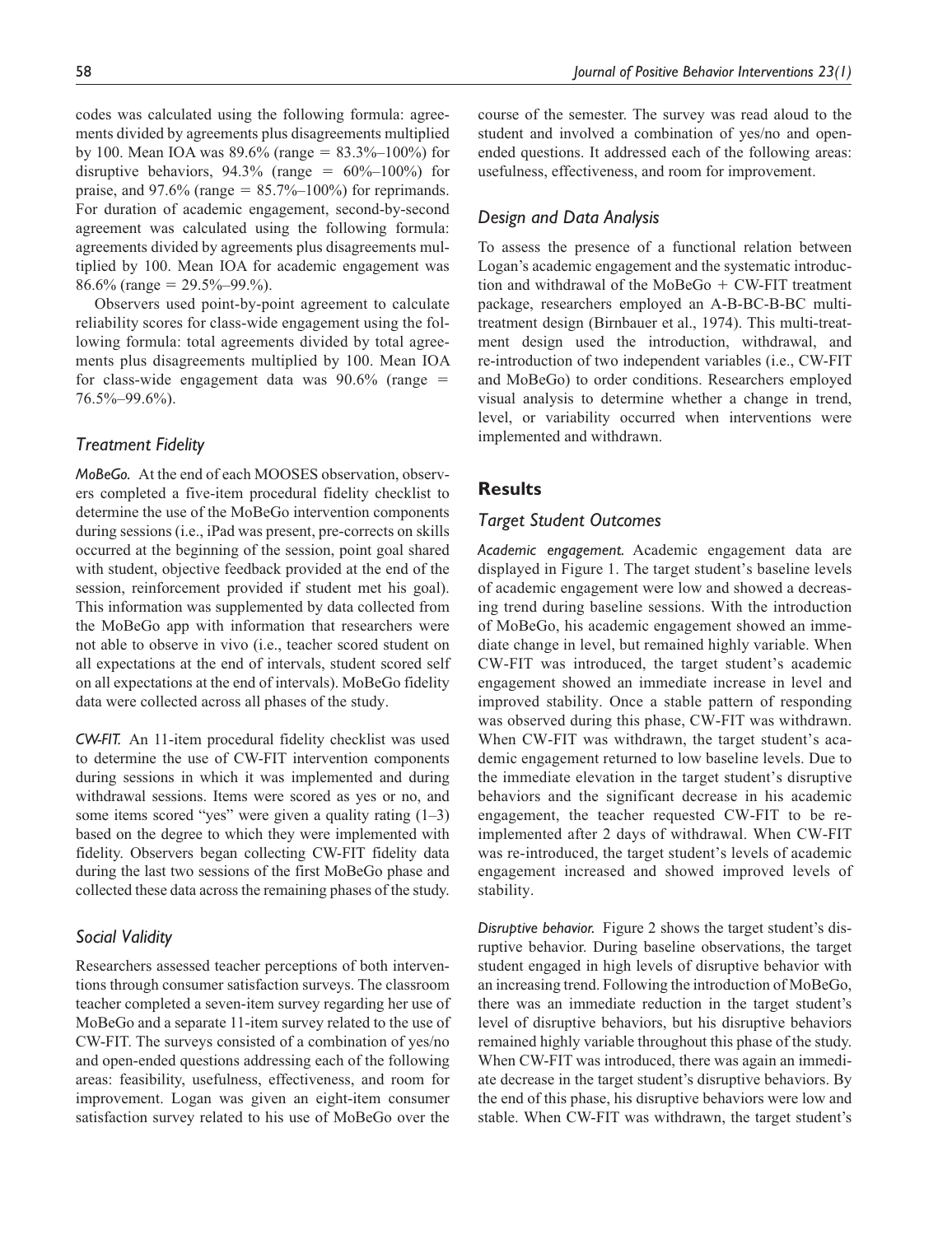

**Figure 1.** Target student and class-wide engagement. *Note.* CW-FIT = Class-Wide function-Related Intervention Teams.

disruptive behaviors immediately increased, returning to baseline levels. When CW-FIT was re-implemented, there was an immediate decrease in the target student's disruptive behaviors and his disruptive behaviors remained relatively stable for the duration of this phase.

*Class-wide engagement.* Figure 1 shows class-wide engagement data. Due to the iterative approach, observers began collecting class-wide engagement data during the MoBeGoonly intervention phase. During this phase, class-wide engagement was relatively low. With the introduction of CW-FIT, there was an immediate increase in class-wide engagement. Class-wide engagement reached high, stable levels at the end of this phase. When CW-FIT was withdrawn, class-wide engagement decreased to levels below those observed during the first MoBeGo intervention phase. Class-wide engagement showed an immediate increase with the re-introduction of CW-FIT.

*Teacher behavior.* Figure 3 displays teacher praise and reprimand data. The teacher's baseline levels of praise were low and relatively stable. During the first session of the MoBeGo phase, frequency of teacher praise showed an immediate increase in level, but quickly returned to baseline levels. With the introduction of  $MoBeGo + CW$ -FIT, frequency of teacher praise showed an immediate increase in level. While frequency of teacher praise was variable during this phase, it remained above levels observed during both baseline and MoBeGo phases. Frequency of teacher praise decreased to 0 during both observation sessions when CW-FIT was withdrawn (i.e., sessions 22 and 23). When CW-FIT was reintroduced, frequency of teacher praise showed an immediate increase in level similar to that observed in the first MoBeGo  $+$  CW-FIT phase.

The teacher's baseline levels of reprimands were high and variable. When MoBeGo was introduced, frequency of teacher reprimands showed an immediate decrease in level but continued to be highly variable throughout this phase. With the introduction of CW-FIT, there was a further reduction in frequency of teacher reprimands and improved stability. With the withdrawal of CW-FIT, teacher reprimands returned to baseline levels. In the final MoBeGo + CW-FIT phase, reprimands returned to low, stable levels as observed in the first  $MoBeGo + CW-FIT$  phase.

Praise to reprimand ratios were also used as a measure of Tier 1 practices throughout the study. During baseline, Ms. Adams delivered 0.38 praise statements for every 7.88 reprimands. After introducing MoBeGo, this ratio improved slightly with an average of 0.50 praise statements for every 3.25 reprimands. The introduction of CW-FIT corresponded with an immediate and sustained improvement in the praise to reprimand ratio with 5.55 praise statements for every 0.55 reprimands.

*Teacher and student ratings.* As displayed in Figure 4, teacher ratings of Logan's behavior closely reflected direct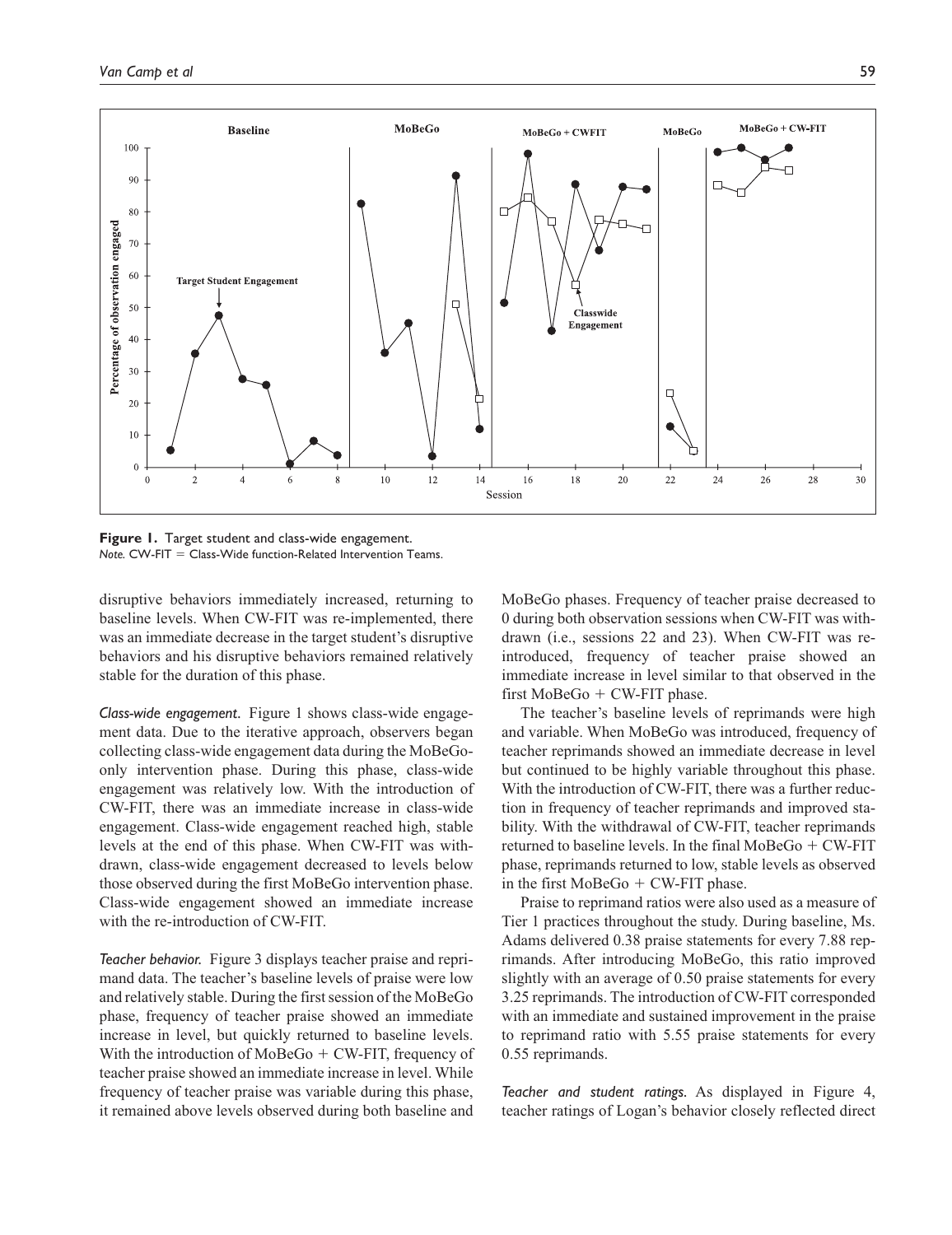

**Figure 2.** Frequency of target student disruptive behaviors. *Note.* CW-FIT = Class-Wide Function-Related Intervention Teams.



**Figure 3.** Teacher praise and reprimand. *Note.* CW-FIT = Class-Wide Function-Related Intervention Teams.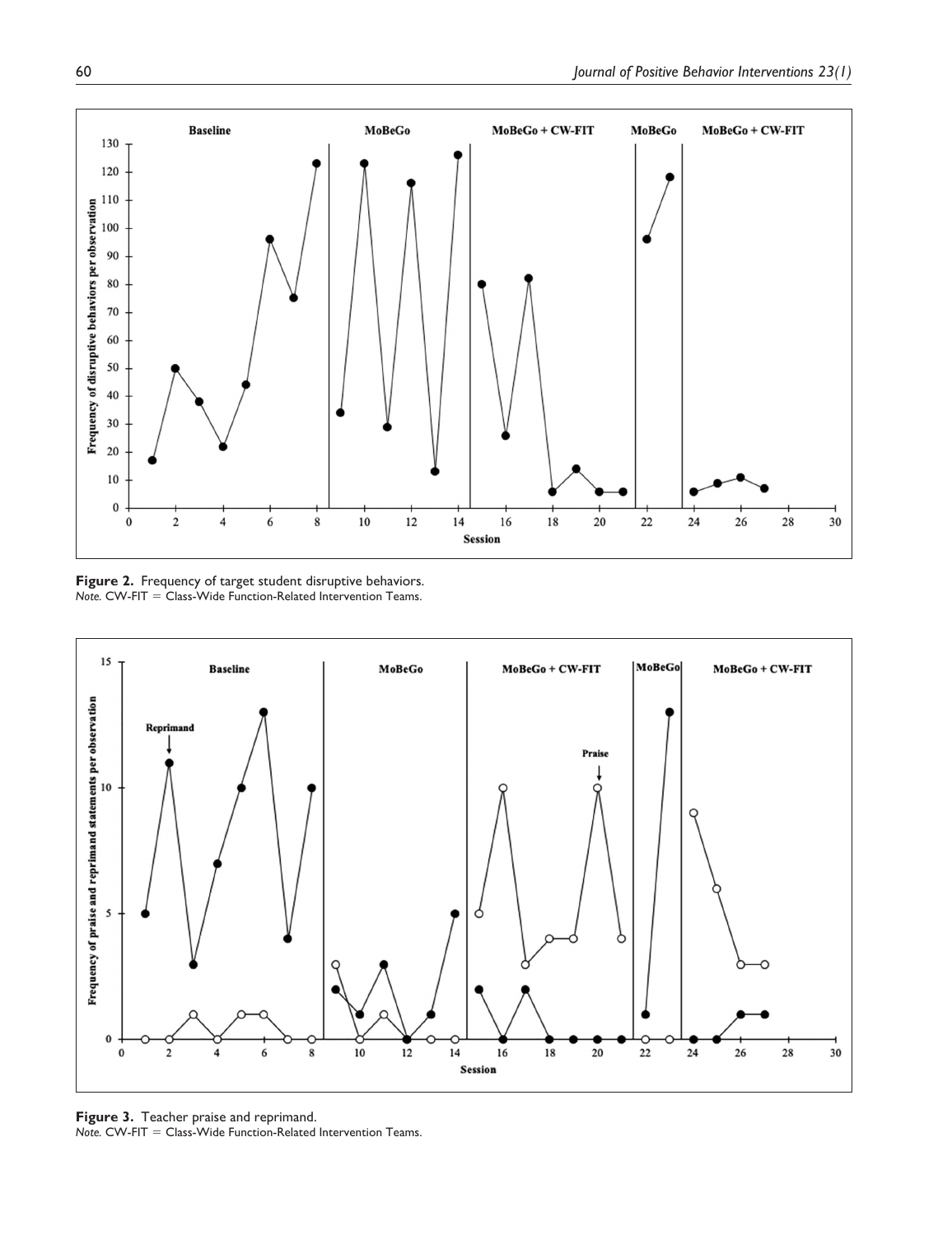

**Figure 4.** Teacher and student rating data. *Note.* CW-FIT = Class-Wide Function-Related Intervention Teams.

observations of his academic engagement and disruptive behavior. Specifically, when Logan's academic engagement increased and disruptive behavior decreased, teacher ratings of Logan's behavior were higher.

*Classroom management practices.* Observers completed the CMRF (Downs et al., 2019) during all data collection sessions that included a class-wide engagement measure. These data provided an additional measure of the presence of Tier 1 practices in Ms. Adams's classroom. During the two initial CW-FIT baseline sessions, classroom management scores averaged 28.9% (range = 27.8%– 33%). After introducing CW-FIT, classroom management scores increased to an average of  $76.2\%$  (range =  $63.8\% - 96.4\%$ ).

*Treatment fidelity.* Observers conducted MoBeGo fidelity probes during all data collection sessions that included target student data, and CW-FIT fidelity probes during all data collection sessions that included a class-wide engagement measure. Individual session scores were averaged and reported by intervention phase. During the first five baseline sessions, 0% of MoBeGo intervention procedures were observed. Following teacher training on collecting baseline data in MoBeGo, baseline averages increased to 100% of app procedures being completed with fidelity by the teacher and remained at 0% for the student (i.e., the teacher scored student behavior, but the student did not) and 20% of classroom procedures being implemented with fidelity (i.e., the iPad was present). During intervention phases, Ms. Adams completed an average of  $88.1\%$  (range =  $50\%$ - $100\%$ ) of app procedures and  $94.3\%$  (range =  $50\%$ – $100\%$ ) of classroom procedures. Ms. Adams implemented 0% (range =  $0\%$ – $0\%$ ) and 12.8% (range = 9.1%–16.7%) of CW-FIT procedures during the first and second MoBeGo phases, respectively. During the first and second MoBeGo + CW-FIT phases, Ms. Adams implemented 100% of CW-FIT procedures.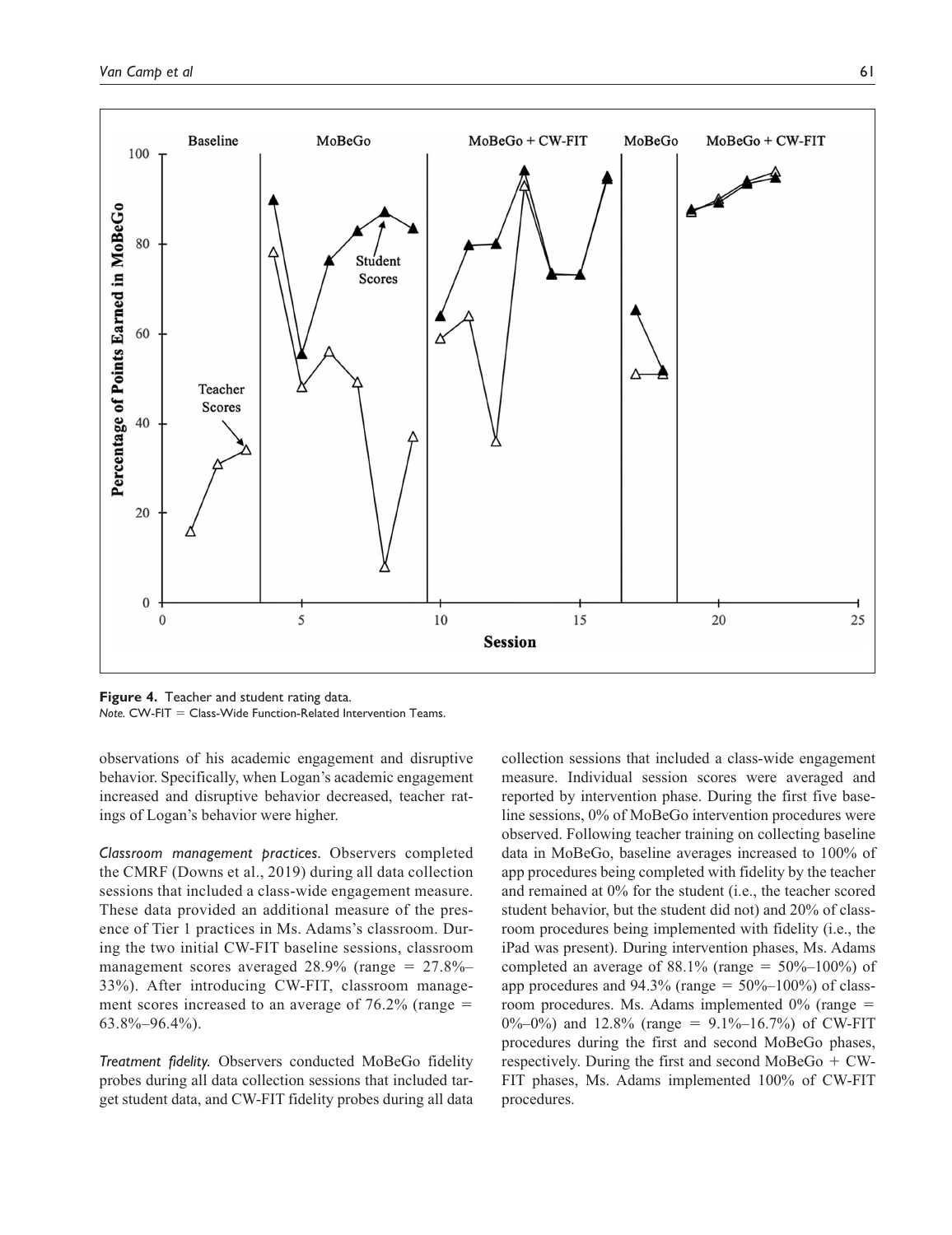*Social validity.* Both Logan and Ms. Adams rated MoBeGo favorably at the conclusion of the intervention period. When asked what he liked most about MoBeGo, Logan stated that it helped him behave better in class. Ms. Adams explained that her favorite feature was the ability to track student behaviors in small intervals. When asked what he would change about the app, Logan said he would not change anything at this time. When asked what she would change about the app, Ms. Adams requested being able to decide whether or not the student is able to see teacher ratings of student behavior. Ms. Adams also rated CW-FIT favorably and explained that she saw a substantial improvement in her students' work completion and appropriate behavior when the intervention was in place. She did, however, express concerns about being able to provide daily tangible rewards to her students without having researcher support in the future. In a follow-up visit with the teacher the following school year, she was observed using CW-FIT without any support from research staff.

# **Discussion**

The purpose of this study was to assess the impact of a technology-based self-monitoring intervention with programmed data-based decision rules, MoBeGo, on the academic engagement and disruptive behavior of a middle school student at risk for a behavior disorder. Initially, the impact of MoBeGo on this student's level of academic engagement and disruptive behavior was inadequate. We used this opportunity to assess whether the presence or absence of CW-FIT, an evidence-based Tier 1 intervention, enhanced the effectiveness of MoBeGo, a Tier 2 intervention. The results of this study indicated there was a functional relation between MoBeGo + CW-FIT and academic engagement and disruptive behavior when compared with MoBeGo alone for a middle school student at risk for behavior disorders. Results also indicated there was a functional relation between MoBeGo + CW-FIT and the frequency of teacher praise and reprimands when compared with MoBeGo alone for a middle school teacher.

This study adds to the literature base on SWPBIS by illustrating the importance of ensuring there are adequate class-wide levels of Tier 1 supports in place before implementing a Tier 2 intervention. This study took place in a school that met fidelity for SWPBIS on the TFI (Algozzine et al., 2014), but baseline levels of class-wide engagement, teacher praise, and teacher reprimands indicated this was not the case in the context of the classroom itself. While this student showed some improvement after the implementation of MoBeGo, his behavior was highly variable. The improvement in the student's behavior when both CW-FIT and MoBeGo were in place indicates that improved levels of Tier 1 support may have mediated the impact of the Tier 2 intervention for this student.

In terms of teacher behavior, it is important to note that while the Tier 2 intervention, MoBeGo, was associated with a decrease in teacher reprimands, it had a minimal effect on levels of teacher praise. Once a Tier 1 intervention, CW-FIT, was layered on top of MoBeGo, teacher praise showed an increase in level and reprimands decreased to levels lower than those observed in the MoBeGo alone phase. The increase in levels of teacher praise observed during CW-FIT conditions reflects findings from prior studies of CW-FIT (Wills et al., 2018a, 2018b). A key component of this intervention is a systematic reminder (i.e., timer sounding every 3–5 min) for teachers to provide behavior-specific praise to students engaging in appropriate behaviors. While Tier 2 interventions are conceptualized as an intensification of Tier 1 practices, the results of this study indicate that a Tier 1 intervention, CW-FIT, was more effective in improving teacher implementation of key Tier 1 supports (e.g., teacher praise) than a Tier 2 intervention, MoBeGo.

## *Limitations*

The results of this study should be interpreted with the following limitations in mind. First, this study included only one participant. While CW-FIT was evaluated in efficacy trials (Wills et al., 2018a, 2018b) and prior versions of MoBeGo have been tested in several single-case studies (Bruhn et al., 2015b, 2016), no prior study has evaluated the effectiveness of MoBeGo and CW-FIT when implemented together. While this study provides preliminary evidence that a functional relation may exist between MoBeGo + CW-FIT and engagement and disruptive behavior, this study should be replicated with additional students in middle school settings.

As the initial purpose of this study was to assess the impact of a Tier 2 intervention, MoBeGo, on this student's engagement and disruptive behavior, class-wide engagement data were not collected until the final two sessions of the first MoBeGo phase. This limits the conclusions that can be drawn about the impact of the combined Tier 2 and Tier 1 interventions, MoBeGo + CW-FIT, on class-wide engagement in the context of this study. Future research should replicate this study with class-wide engagement data collected throughout all phases of the study.

Due to the time constraints imposed by the end of the school year, we were not able to include a CW-FIT alone phase. Future research should replicate this study with the inclusion of a CW-FIT alone phase to determine whether an intensive Tier 1 intervention such as CW-FIT can accomplish the goals of a Tier 2 intervention on its own. If so, this has important implications for practice in implementing multi-tiered systems of support.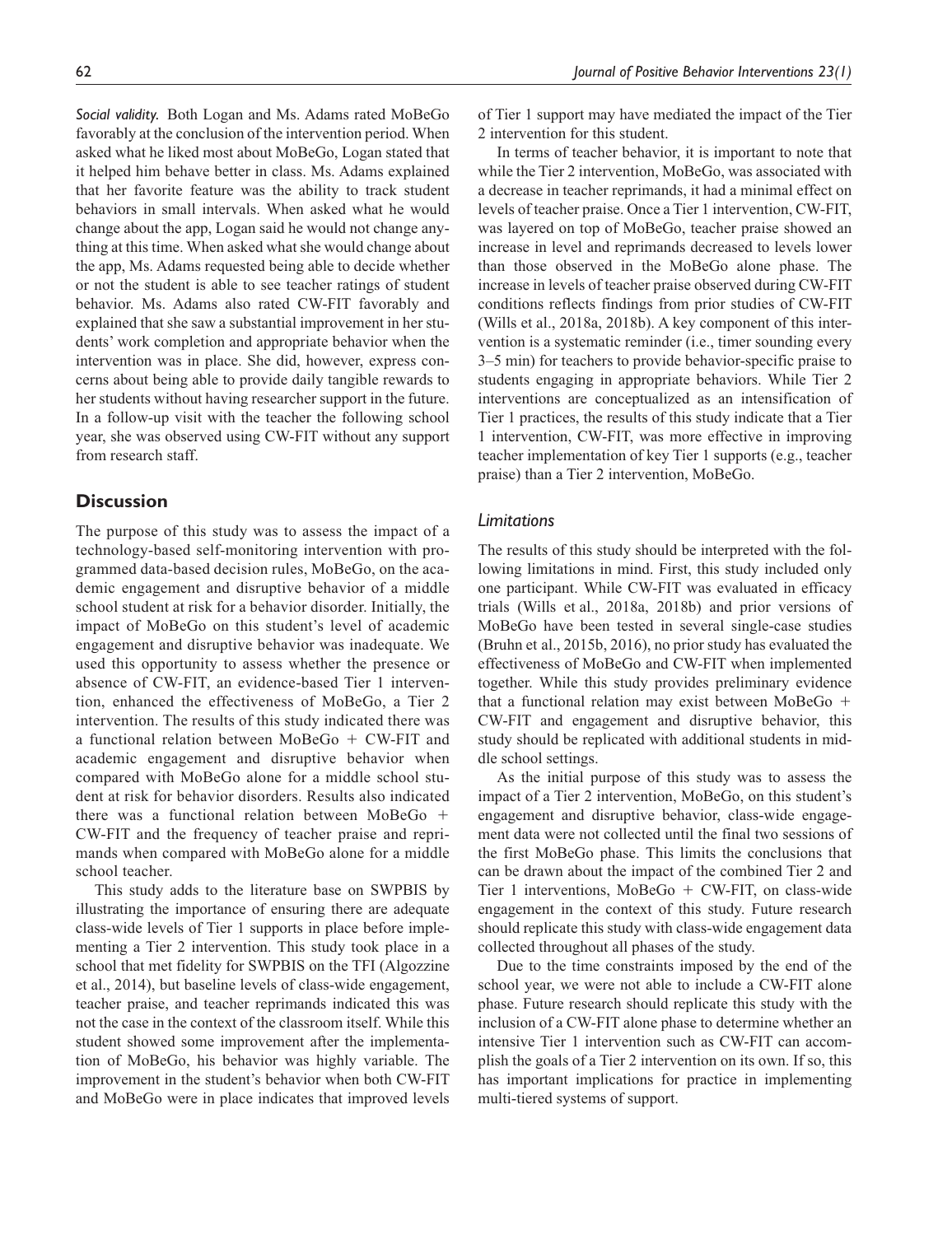### *Implications for Practice and Research*

The results of this study emphasize the importance of developing measures of Tier 1 fidelity at the classroom level. Future research should build on existing measures of classroom-level Tier 1 fidelity and develop and evaluate additional measures of these teacher practices at a classroom level. In classrooms, administrators and teachers should ensure adequate levels of Tier 1 supports are in place before implementing more resource-intensive Tier 2 or Tier 3 interventions.

It is also important to highlight the practice-based professional development provided to the teacher in this study as she implemented CW-FIT in her classroom. To change key teacher behaviors (e.g., praise, reprimands, opportunities to respond) in classrooms, teachers likely need scaffolded supports that involve more than a onetime training on an intervention or practice. In this study, research staff provided training, modeling, and continued coaching to ensure the teacher sustained high levels of implementation fidelity over time. A recent study explored the application of a multi-tiered system of support to teachers' implementation of classroom management practices, providing scaffolded supports based on teachers' responsiveness to coaching interventions (Simonsen et al., 2014). Future research should further evaluate the effectiveness of these types of scaffolded supports to ensure teachers have access to the resources they need to sustain implementation of evidence-based behavior management practices in classrooms.

Future research should also assess the impact of Tier 2 interventions on teacher behavior, particularly teacher behaviors associated with improvements in academic engagement and disruptive behavior for students with or at risk for behavior disorders (e.g., teacher praise, opportunities to respond, pre-corrections). The results from this study indicate that Tier 2 interventions may not intensify key Tier 1 teacher practices as effectively as Tier 1 interventions. This has implications for the development and implementation of Tier 2 behavior interventions.

In this study, as the target student's academic engagement and disruptive behavior decreased, class-wide engagement simultaneously improved with the implementation of CW-FIT. An important hypothesis to explore, particularly in the context of middle school classrooms, is the potential mediating impact peer behavior may have on the effects of a behavior intervention. In the case of this study, the target student may have engaged in disruptive behavior to seek peer attention. CW-FIT includes explicit instruction on and targeted reinforcement for ignoring inappropriate peer behavior (Conklin et al., 2016). This component may have added to the effectiveness of these two interventions for the target student in this study and may have important implications for future research, particularly in middle school settings. Future research should assess peer behaviors as a mediator of the impact of behavioral interventions on students with high levels of disruptive behavior.

#### **Declaration of Conflicting Interests**

The author(s) declared no potential conflicts of interest with respect to the research, authorship, and/or publication of this article.

#### **Funding**

The author(s) disclosed receipt of the following financial support for the research and/or authorship of this article: This study was supported by IES research grant #R324A160076.

#### **References**

- Algozzine, B., Barrett, S., Eber, L., George, H., Horner, R., Lewis, T., Putnam, B., Swain-Bradway, J., McIntosh, L., & Sugai, G. (2014). *School-wide PBIS Tiered Fidelity Inventory* [OSEP Technical Assistance Center on Positive Interventions and Supports]. [https://miblsi.org/evaluation/fidelity-assessments/](https://miblsi.org/evaluation/fidelity-assessments/school-wide-pbis-tiered-fidelity-inventory-swpbis-tfi) [school-wide-pbis-tiered-fidelity-inventory-swpbis-tfi](https://miblsi.org/evaluation/fidelity-assessments/school-wide-pbis-tiered-fidelity-inventory-swpbis-tfi)
- Birnbauer, J. S., Peterson, C. R., & Solnick, J. V. (1974). Design and interpretation of studies of single subjects. *American Journal of Mental Deficiency*, *79*, 191–203.
- Bruhn, A. L., McDaniel, S., & Kreigh, C. (2015a). Self-monitoring interventions for students with behavior problems: A systematic review of current research. *Behavioral Disorders*, *40*, 102–121.
- Bruhn, A. L., Vogelgesang, K., Fernando, J., & Lugo, W. (2016). Using data to individualize a multicomponent, technology-based self-monitoring intervention. *Journal of Special Education Technology*, *21*, 64–76. [https://doi.](https://doi.org/10.1177/0162643416650024) [org/10.1177/0162643416650024](https://doi.org/10.1177/0162643416650024)
- Bruhn, A. L., Vogelgesang, K., Schabilion, K., Waller, L., & Fernando, J. (2015b). "I don't like being good!" Changing behavior with technology-based self-monitoring. *Journal of Special Education Technology*, *30*, 133–144. [https://doi.](https://doi.org/10.1177/0162643415618911) [org/10.1177/0162643415618911](https://doi.org/10.1177/0162643415618911)
- Caldarella, P., Williams, L., Hansen, B. D., & Wills, H. (2015). Managing student behavior with Class-Wide Function-Related Intervention Teams: An observational study in early elementary classrooms. *Early Childhood Education Journal*, *43*, 357–365. <https://doi.org/10.1007/s10643-014-0664-3>
- Childs, K. E., Kincaid, D., George, H. P., & Gage, N. A. (2016). The relationship between school-wide implementation of positive behavior intervention and supports and student discipline outcomes. *Journal of Positive Behavior Interventions*, *18*, 89–99.<https://doi.org/10.1177/1098300715590398>
- Conklin, C. G., Kamps, D., & Wills, H. (2016). Effects of Class-Wide Function-Related Intervention Teams (CW-FIT) on students' prosocial classroom behaviors. *Journal of Behavioral Education*, *26*, 75–100. [https://doi.org/10.1007/s10864-016-](https://doi.org/10.1007/s10864-016-9252-5) [9252-5](https://doi.org/10.1007/s10864-016-9252-5)
- Downs, K. R., Caldarella, P., Larsen, R. A., Charlton, C. T., Wills, H. P., Kamps, D. M., & Wehby, J. H. (2019). Teacher praise and reprimands: The differential response of students at risk for emotional and behavioral disorders. *Journal of Positive Behavior Interventions*, *21*, 135–147. [https://doi.](https://doi.org/10.1177/1098300718800824) [org/10.1177/1098300718800824](https://doi.org/10.1177/1098300718800824)